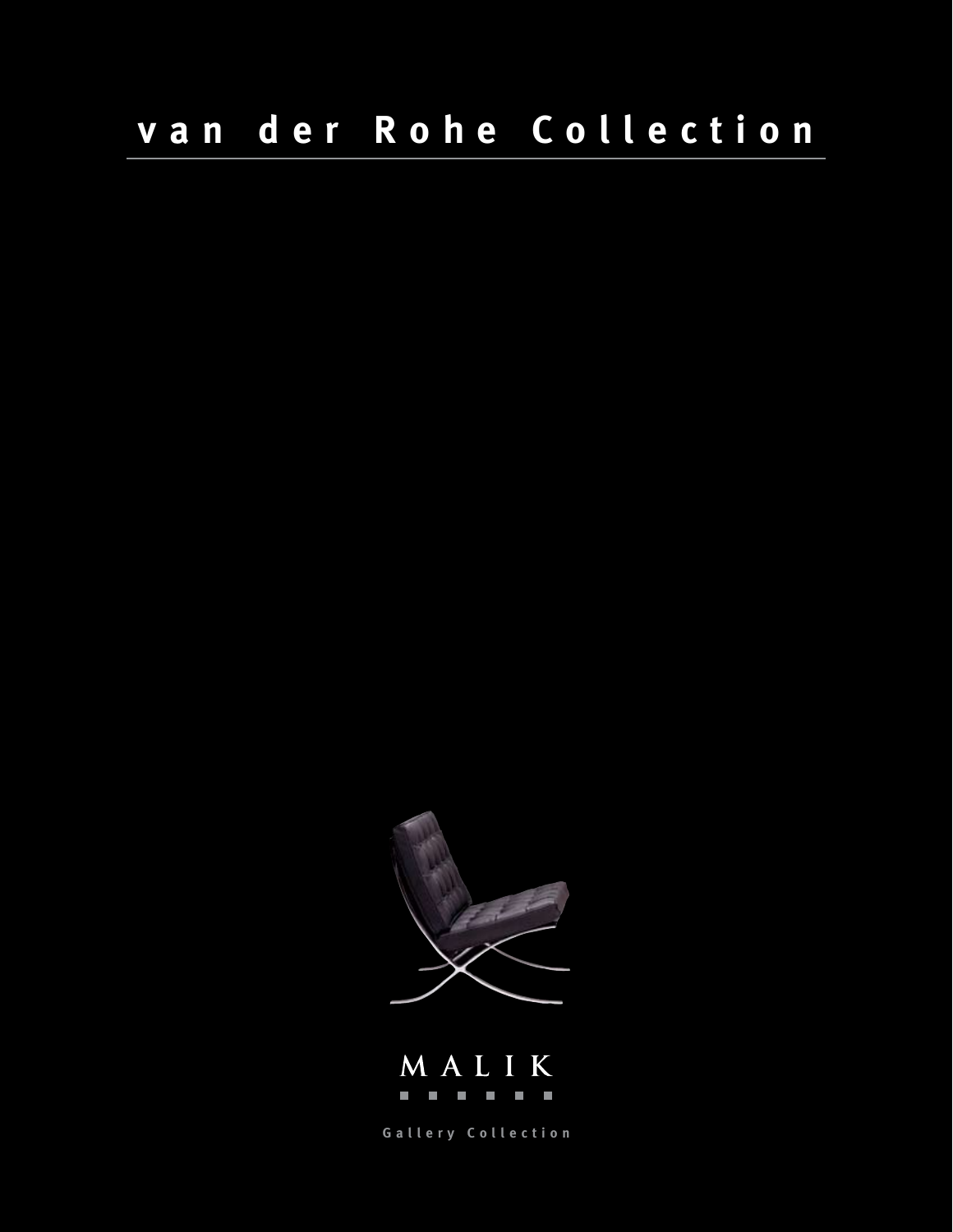

### **Ludwig Mies Van Der Rohe (1886-1969)**

Famous for his motto "Less is more", Van Der Rohe attempted to create contemplative neutral spaces through design and architecture based on material honesty and structural integrity. He developed his design approach based on Prussian Classicism.

# **Pavilion Chair**

**MC-L-2101**

**H** 29 1/2" **D** 30" **W** 29 1/2" **SH** 17" **COM Yards:** 4

 **Pavilion Ottoman**

**MC-L-2102**

**H** 14 1/2" **D** 21 1/4" **W** 23 1/4" **COM Yards:** 2



**MC-L-2108 Mies Daybed**

**H** 24 1/2" **D** 33 1/4" **W** 77 1/4" **COM Yards:** 9

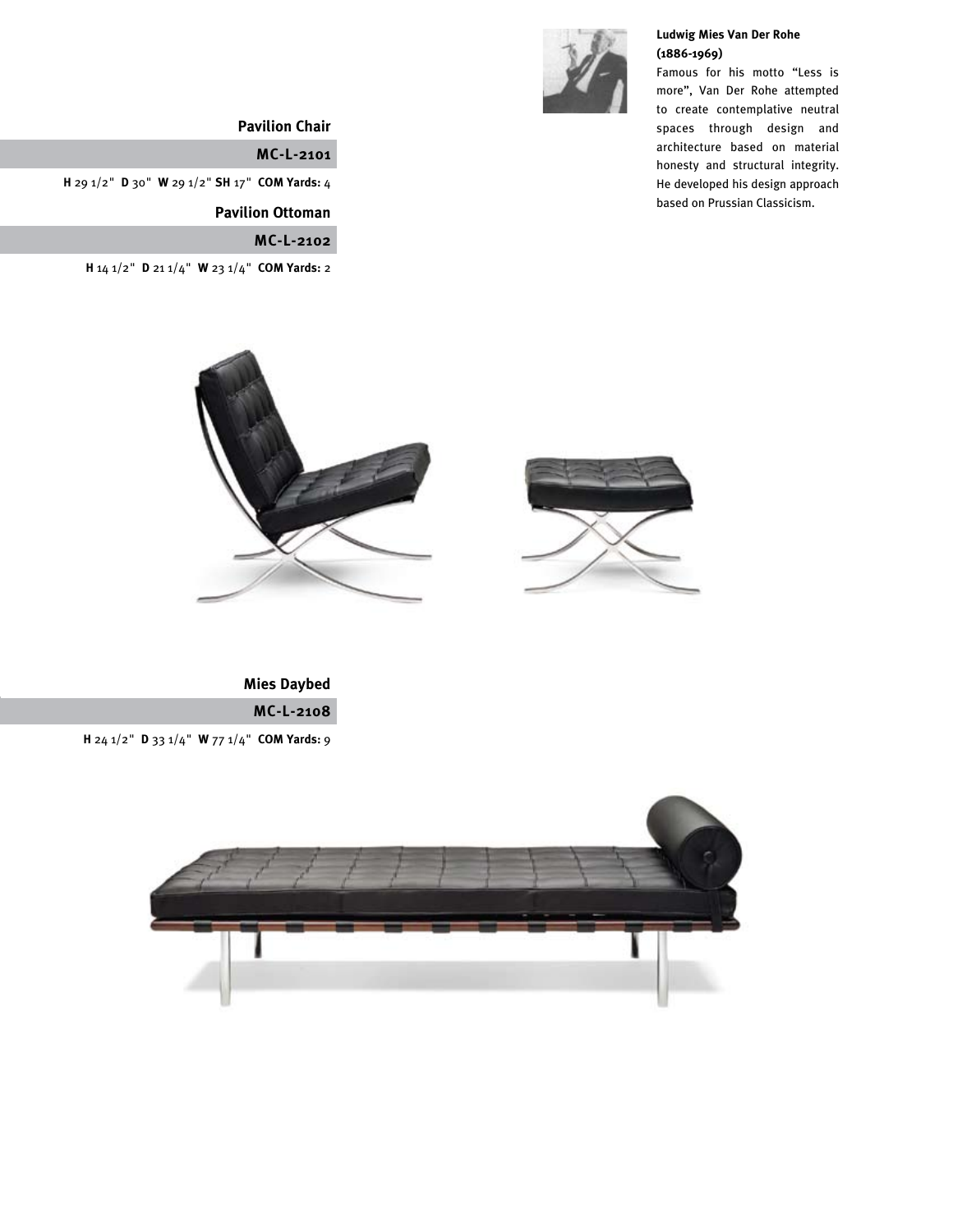## **Brno Flat Armchair**

# **MC-C-2110**

**H** 31 1/2" **D** 23 1/2" **W** 23 1/4" **SH** 17 1/2" **ArH** 25 1/2" **COM Yards:** 1.5



## **Brno Tubular Armchair**

### **MC-C-2109**

**H** 31 1/2" **D** 23 1/4" **W** 21 1/2" **SH** 17 1/2" **ArH** 26 1/2" **COM Yards:** 1.5

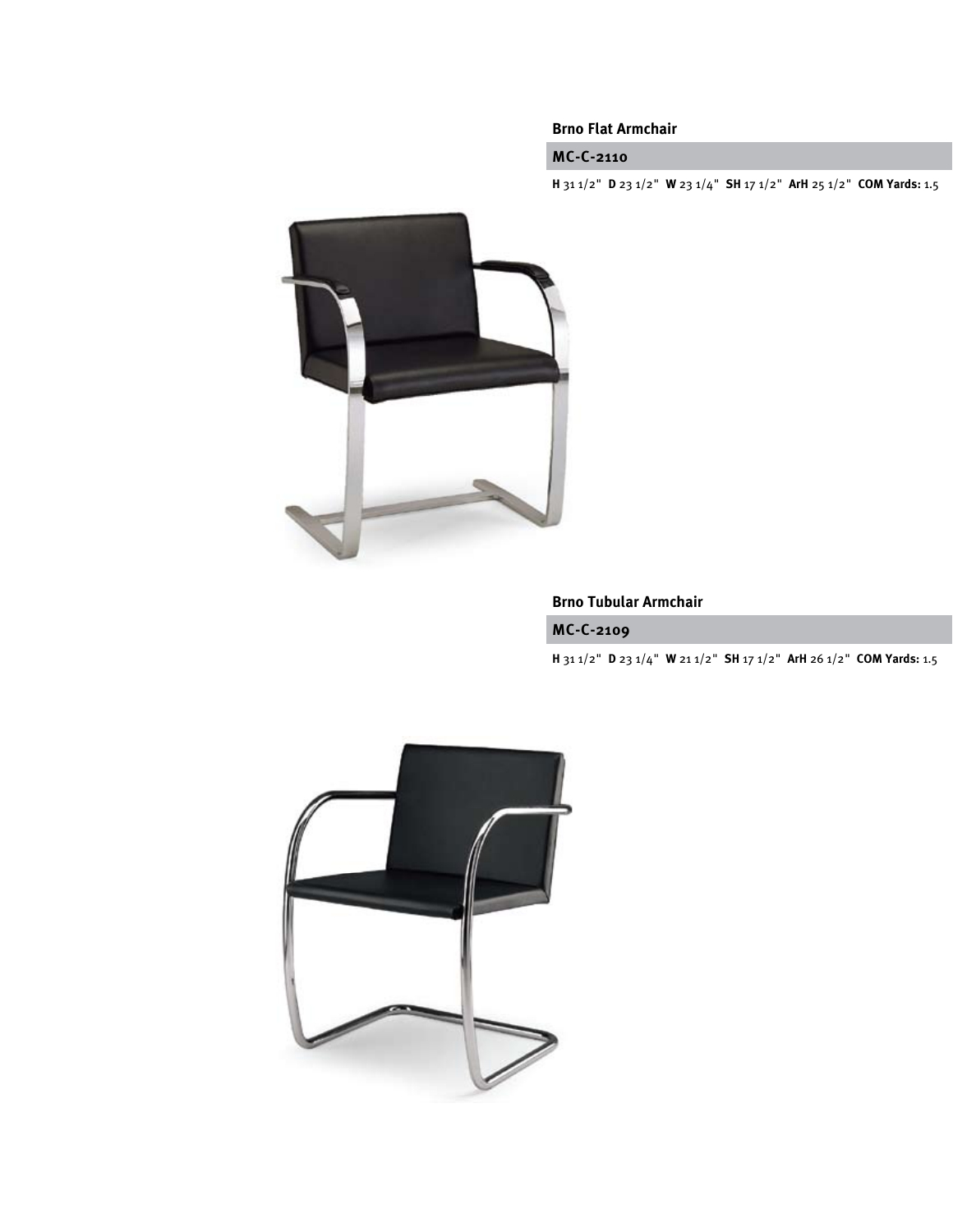**MR Armless Lounge Chair**

**MC-L-2105**

**H** 33" **D** 34 1/2" **W** 23 1/2" **SH** 16" **COM Yards:** 2.5



**MR Lounge Chair with Arms**

**MC-L-2106**

**H** 33" **D** 36" **W** 23 1/2" **COM Yards:** 4.0

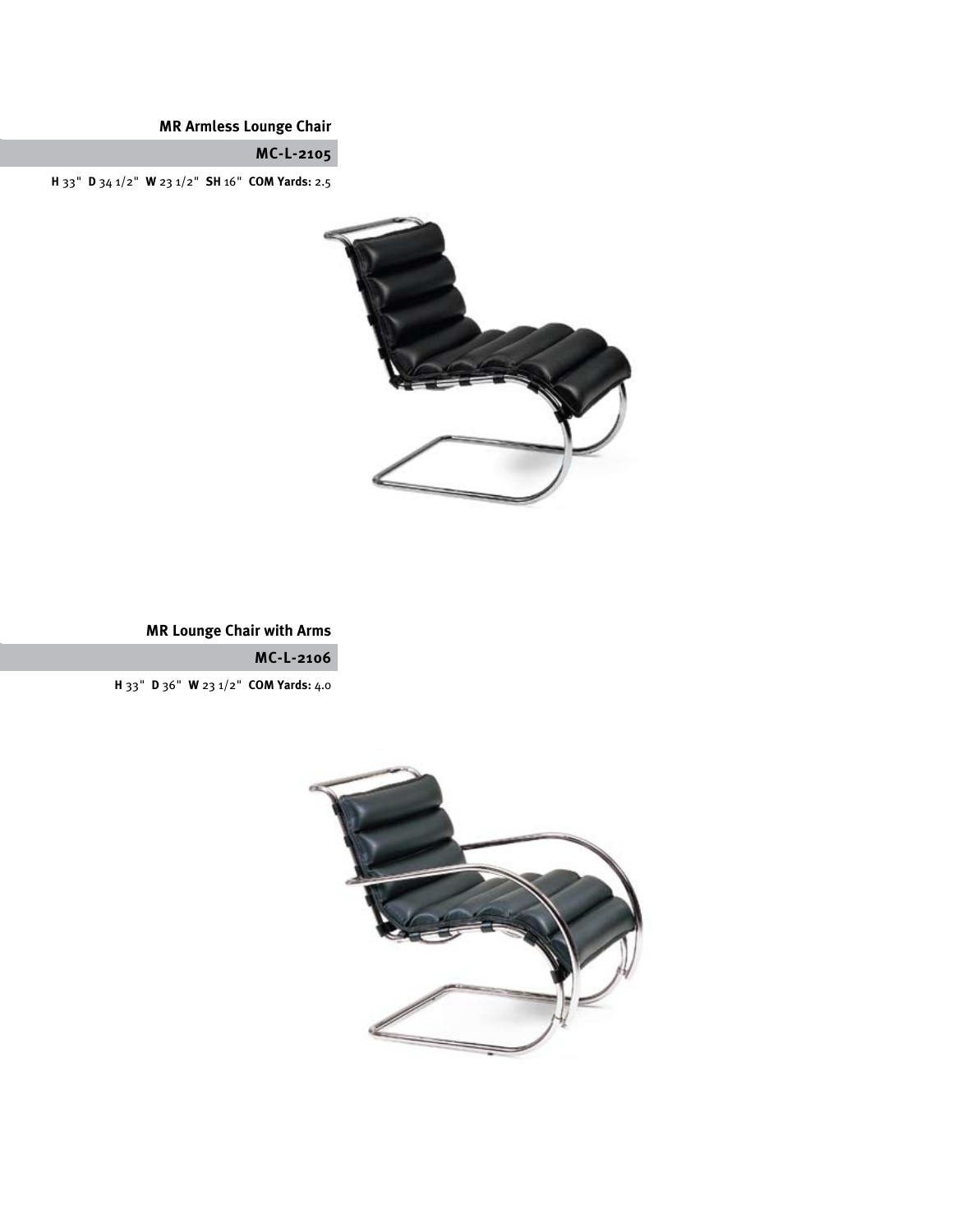# **MR Chaise Lounge**

**MC-L-2103**

**H** 37 1/2" **D** 47 1/2" **W** 23 1/2" **COM Yards:** 3.0

![](_page_4_Picture_3.jpeg)

# **MR Chaise with Arms**

**MC-L-2104**

**H** 31 1/2" **D** 70" **W** 23 1/2" **COM Yards:** 4

![](_page_4_Picture_7.jpeg)

![](_page_4_Picture_8.jpeg)

**MC-L-2107**

**H** 17" **D** 26 1/2" **W** 23 1/2" **COM Yards:** 1.5

![](_page_4_Picture_11.jpeg)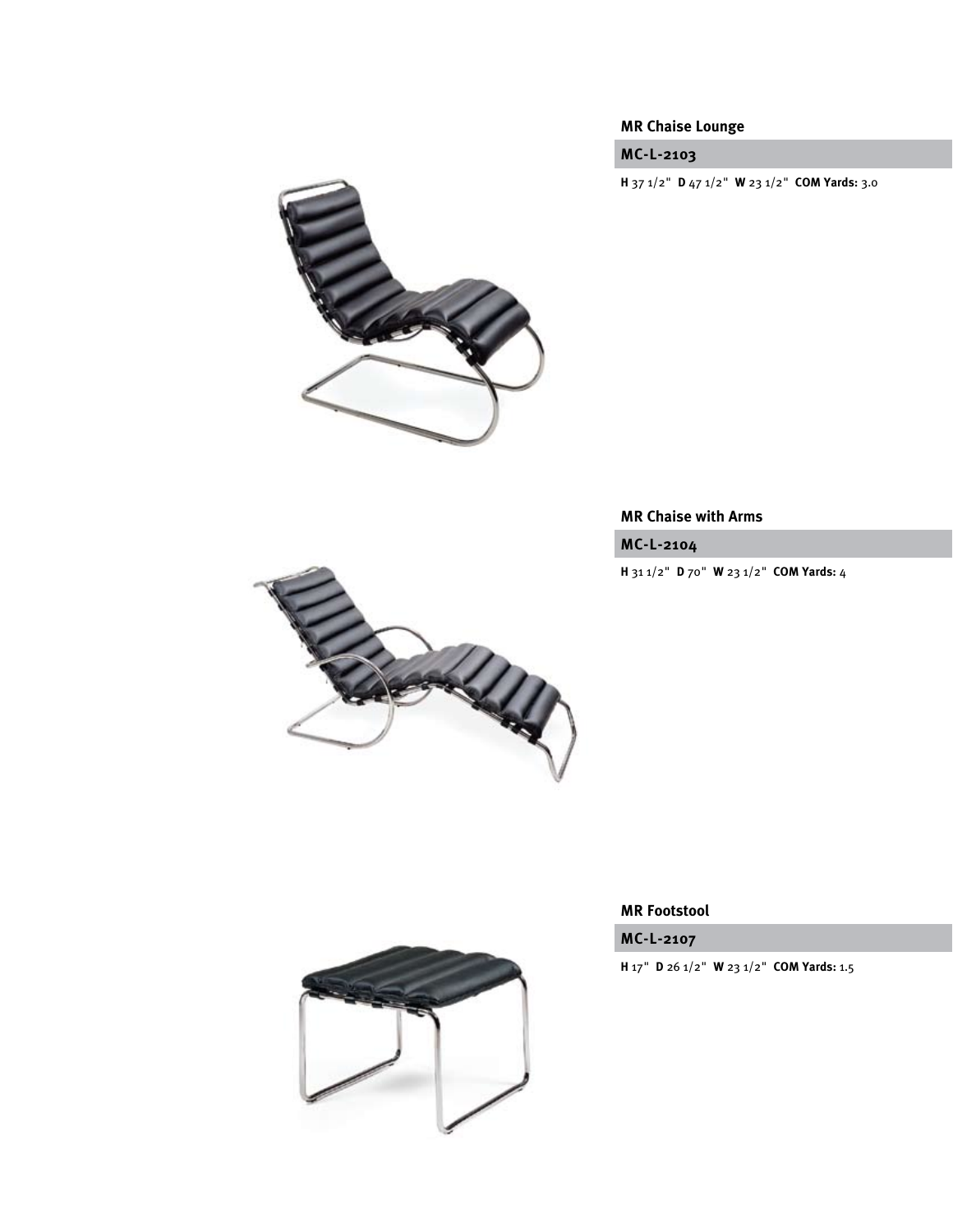![](_page_5_Picture_0.jpeg)

![](_page_5_Picture_2.jpeg)

![](_page_5_Picture_3.jpeg)

**MR Side Chair**

**MC-C-2111**

**H** 33" **D** 27 1/2" **W** 19" **SH** 18 1/2"

# **MR Side Chair with Arms**

# **MC-C-2112**

**H** 32 1/2" **D** 30 1/4" **W** 21" **SH** 17 3/4" **ArH** 26 1/4"

 **Cane Side Chair**

**MC-C-2113**

**H** 31 1/4" **D** 27 1/4" **W** 18 1/2" **SH** 18"

**Cane Armchair**

**MC-C-2114**

**H** 31 1/4" **D** 32 1/2" **W** 20 1/4" **SH** 17 3/4" **ArH** 26 1/4"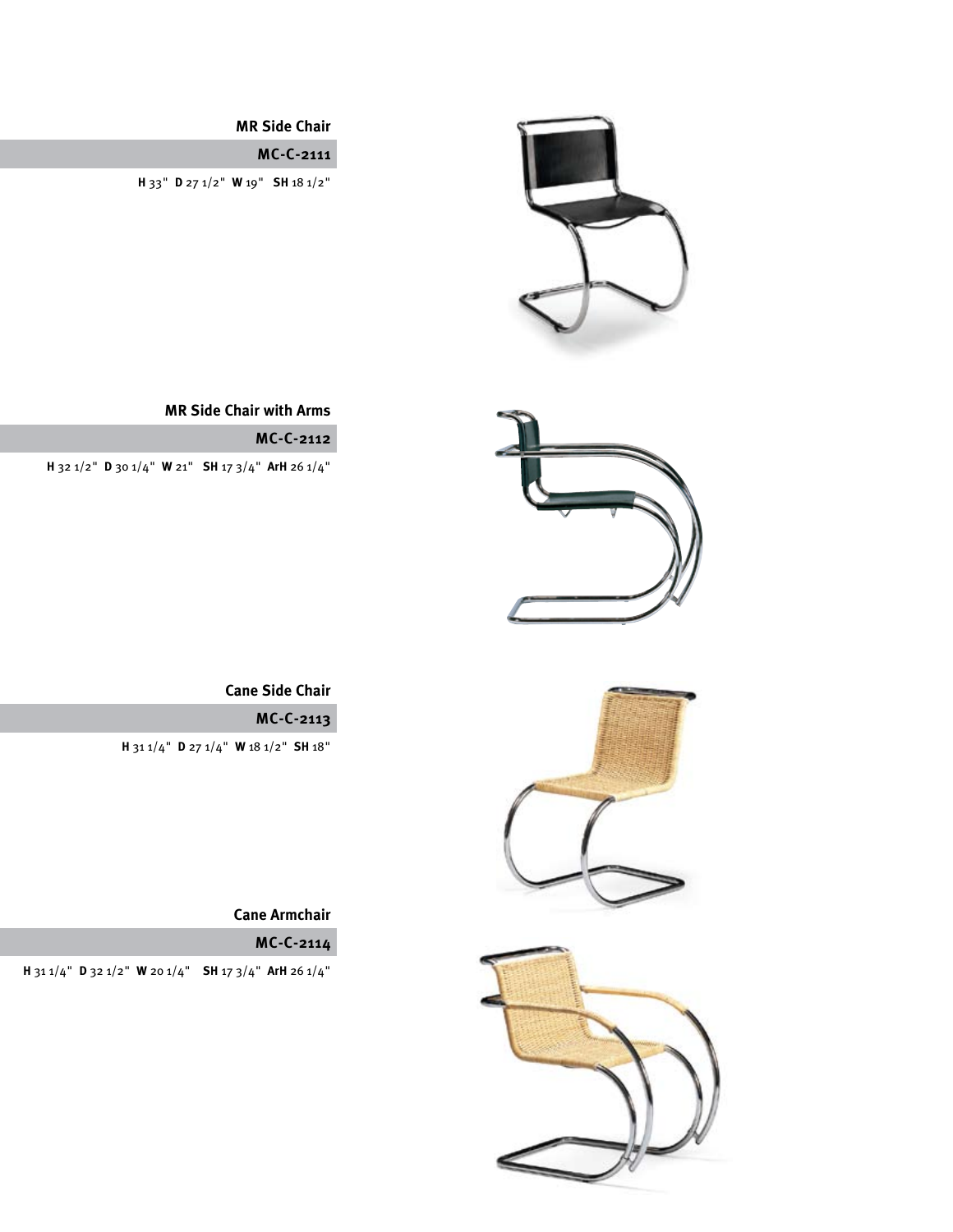![](_page_6_Picture_0.jpeg)

![](_page_6_Picture_1.jpeg)

![](_page_6_Picture_2.jpeg)

![](_page_6_Picture_3.jpeg)

**Four Season Bar Stool**

**MC-C-2128**

**H** 30 1/4" D 15" W 14 1/4"

### **MR Round Cocktail Table**

**MC-T-2115**

**H** 20 3/4" **Diam.** 28 1/4"

# **Pavilion Table**

**MC-T-2116**

**H** 18 1/4" **D** 35 1/2" **W** 35 1/2" or **H** 18 1/4" **D** 40" **W** 40" 3/4" glass

### **Parsons Table**

**MC-T-2121**

**H** 30" **D** 36" **W** 71"